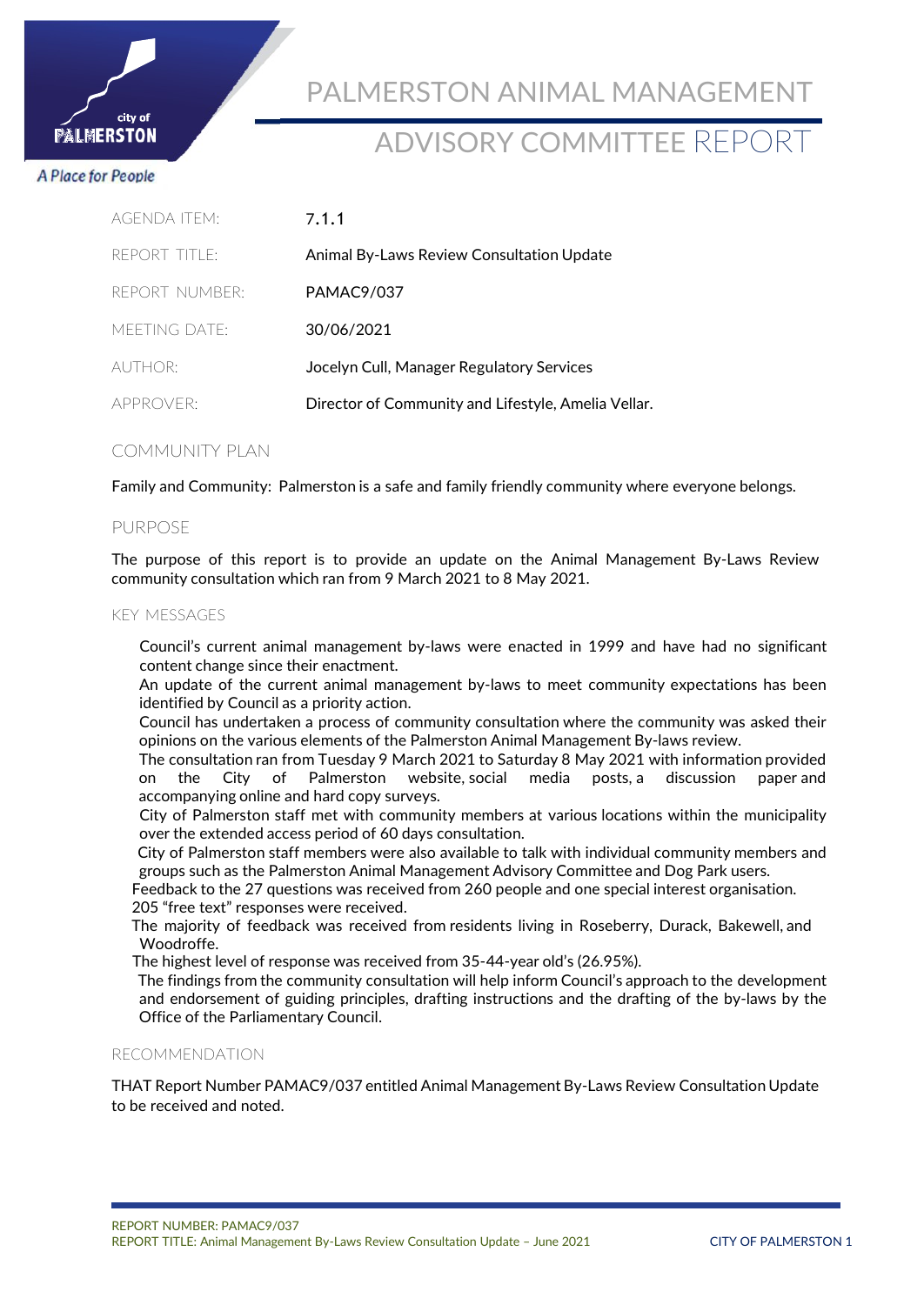

# ADVISORY COMMITTEE REPORT

### **A Place for People**

#### BACKGROUND

### At the 2<sup>nd</sup> Ordinary Council Meeting of 17 November 2020, Council endorsed the following recommendations:

*Animal Management By-Laws Update and Public Consultation Discussion Paper*

*1. THAT the report entitled Animal Management By-Laws Update and Public Consultation Discussion Paper be received and noted.*

*2. THAT Council endorses a review of the Palmerston (Animal Management) By-Laws 1999 to ensure that they are modem and reflective of the community's needs, utilising the process outlined in the report entitled Animal Management By-Laws Update and Public Consultation Discussion Paper.*

*3. THAT a Council workshop be held in early February 2021 regarding the discussion paper for community consultation regarding the animal management by-laws.*

*4. THAT a report be presented on the outcomes of the community consultation key findings and recommendations in regard to animal management by-law requirements to Council at the Second Ordinary Meeting in May 2021.*

*CARRIED 9/1386 - 17/11/2020*

At the 1<sup>st</sup> Ordinary Council Meeting of 2 March 2021, Council endorsed the following recommendations:

*Animal Management By-Laws Review Discussion Paper and Survey Questions*

*1. THAT the report entitled Animal Management By-Laws Review Discussion Paper and Survey Questions be received and noted.*

*2. THAT Council adopt the Animal Management By-Laws Review Discussion Paper and accompanying survey questions for the purpose of Community Consultation for a sixty-day period, as detailed within Report entitled Animal Management By-Laws Review Discussion Paper and Survey Questions, including minor amendments to clarify issues relating to dangerous dogs and nuisance animals.*

*3. THAT a Report on the outcomes of Community Consultation regarding the Animal Management By-Laws Review Discussion Paper and survey questions be presented to Council following conclusion of the consultation period at the Second Ordinary Meeting in May 2021.*

*4. THAT the Report and Council Decisions relating to Report entitled Animal Management By-Laws Review Discussion Paper and Survey Questions be moved to the Open Minutes at the Council meeting of 2 March 2021.*

*CARRIED 9/1525 - 02/03/2021*

At the 2<sup>nd</sup> Ordinary Council meeting of 18 May 2021, Council endorsed the following recommendations:

*Animal Management By-Laws Consultation Update*

*1. THAT Report entitled Animal Management By-Laws Consultation Update be received and noted.*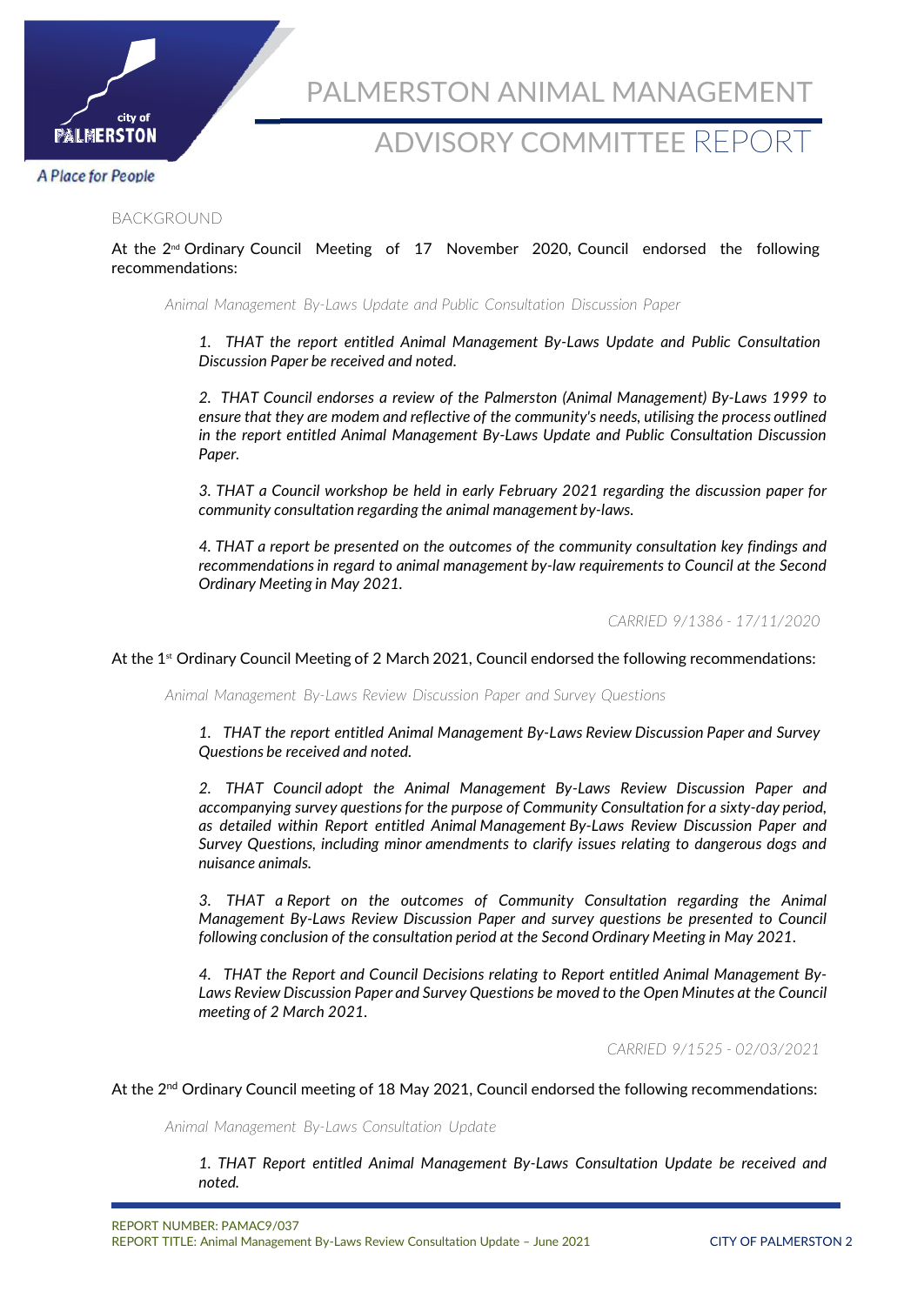

# ADVISORY COMMITTEE REPORT

**A Place for People** 

*2. THAT Council approves that a workshop be held with Elected Members to review the Community Consultation regarding the Animal Management By-Laws findings. 3. THAT a further Report on the outcomes of Community Consultation regarding the Animal Management By-Laws including recommendations be presented to Council, following the Elected member workshop, by the 1st Ordinary Council Meeting of July 2021.*

*CARRIED 9/1640 – 18/05/2021*

City of Palmerston is committed to providing quality animal management services to our community. A set of by-laws govern the way we manage animals in our municipality and a review is needed to improve our service delivery and meet the growing and changing needs of the Palmerston community.

Council's current animal management by-laws were enacted in 1999 and have had no significant change since their enactment. While they have served their purpose, they are no longer reflective of the community's needs or modern legislative drafting.

Council has identified an update of the current animal management by-laws to meet community expectations as a priority action. In order to do this, consulting with community to understand people's views, opinions and appetite for change was essential.

The discussion paper, as presented at Attachment A was a key component of community engagement and was designed as a communication tool to inform the community about Council's current and proposed animal management protocols and prompt community feedback.

The discussion paper included a series of feedback prompts throughout which the public could answer by taking an online survey which had more detailed questions than the discussion paper, as presented at Attachment B. A hard copy survey could also be mailed out if required.

After endorsement by Council, the Discussion Paper and accompanying survey were officially launched on Tuesday 9 March 2021 for community consultation which closed on Saturday 8 May 2021.

#### DISCUSSION

Council is committed to working alongside our community and sees significant value in tapping into the 'wisdom of the crowd'. Council will work with and listen to community concerns to address the animal management issues and challenges that we have.

A key point of difference with this review was the additional step of preliminary community consultation in the by-law's development process. Council enhanced community connection by increasing community input and ownership of content at the start of the process by way of community response to the Discussion Paper. It is understood that this is the first time such an approach has been used in this jurisdiction, which Council believes will support an inclusive and transparent process.

Given the sensitive nature of the subject matter and importance of broad consultation, an extensive consultation was undertaken over an extended period increasing the access period from 21 days up to 60 days. On conclusion of consultation, Council officers collated the extensive consultation data.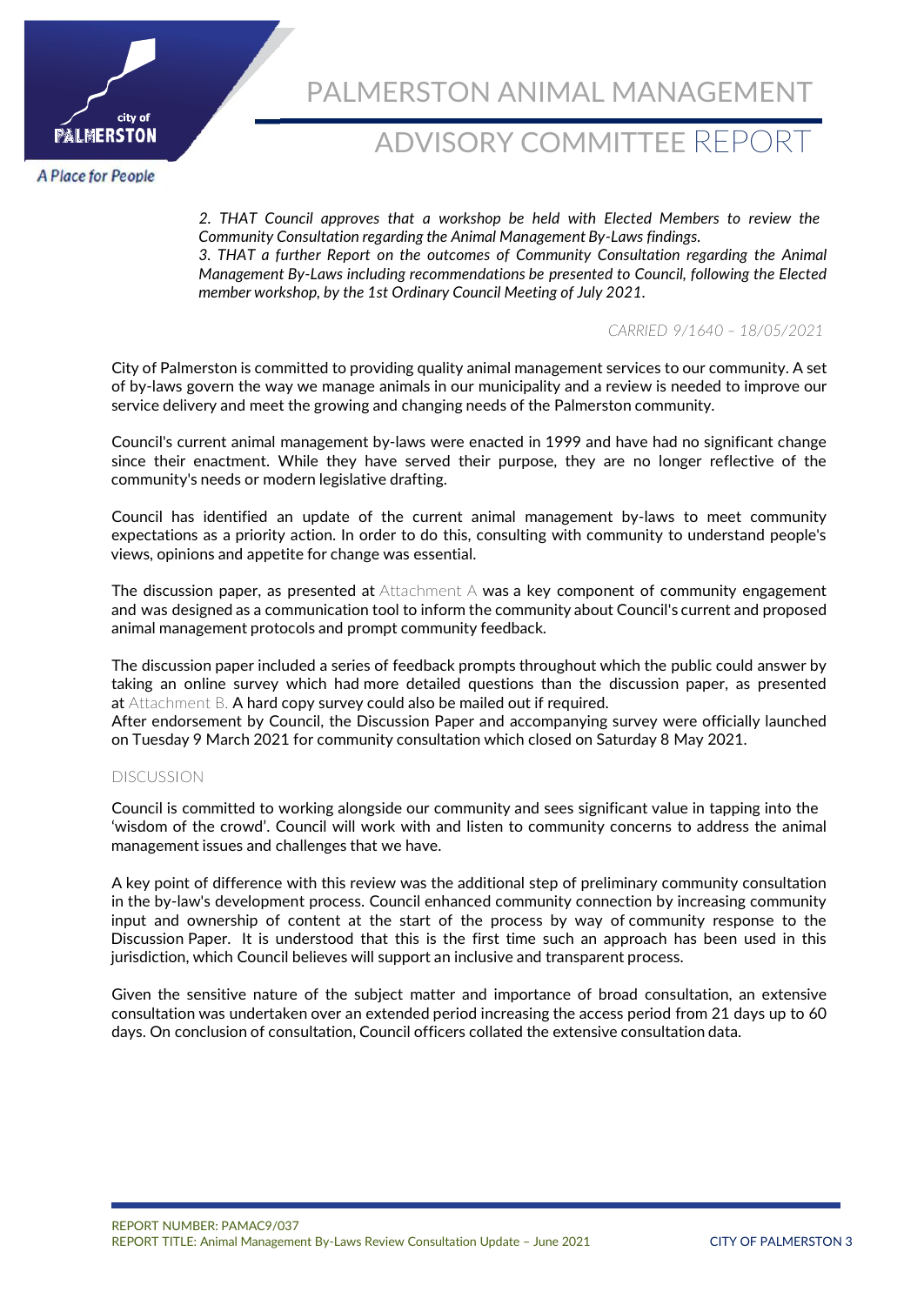

# ADVISORY COMMITTEE REPORT

**A Place for People** 

Consultation Process – Council Endorsement through to Development of Drafting Instructions



#### Consultation Approach

The consultation aim was to find out the community's opinions on animal management by-law review areas.

Information was provided to members of the community on the City of Palmerston website, the Animal Management By-Laws Review Discussion Paper and accompanying survey (available online and in hard copy) and social media posts on the City of Palmerston Facebook page

The consultation also targeted identified groups such as the Palmerston Animal Management Advisory Committee and Dog Park users.



Image 1: Council officers at a "pop up" stand to discuss the consultation at Marlow Lagoon dog park.

The consultation goal was to understand what the community thinks of potential animal management bylaw review areas, and the community's priorities in this area.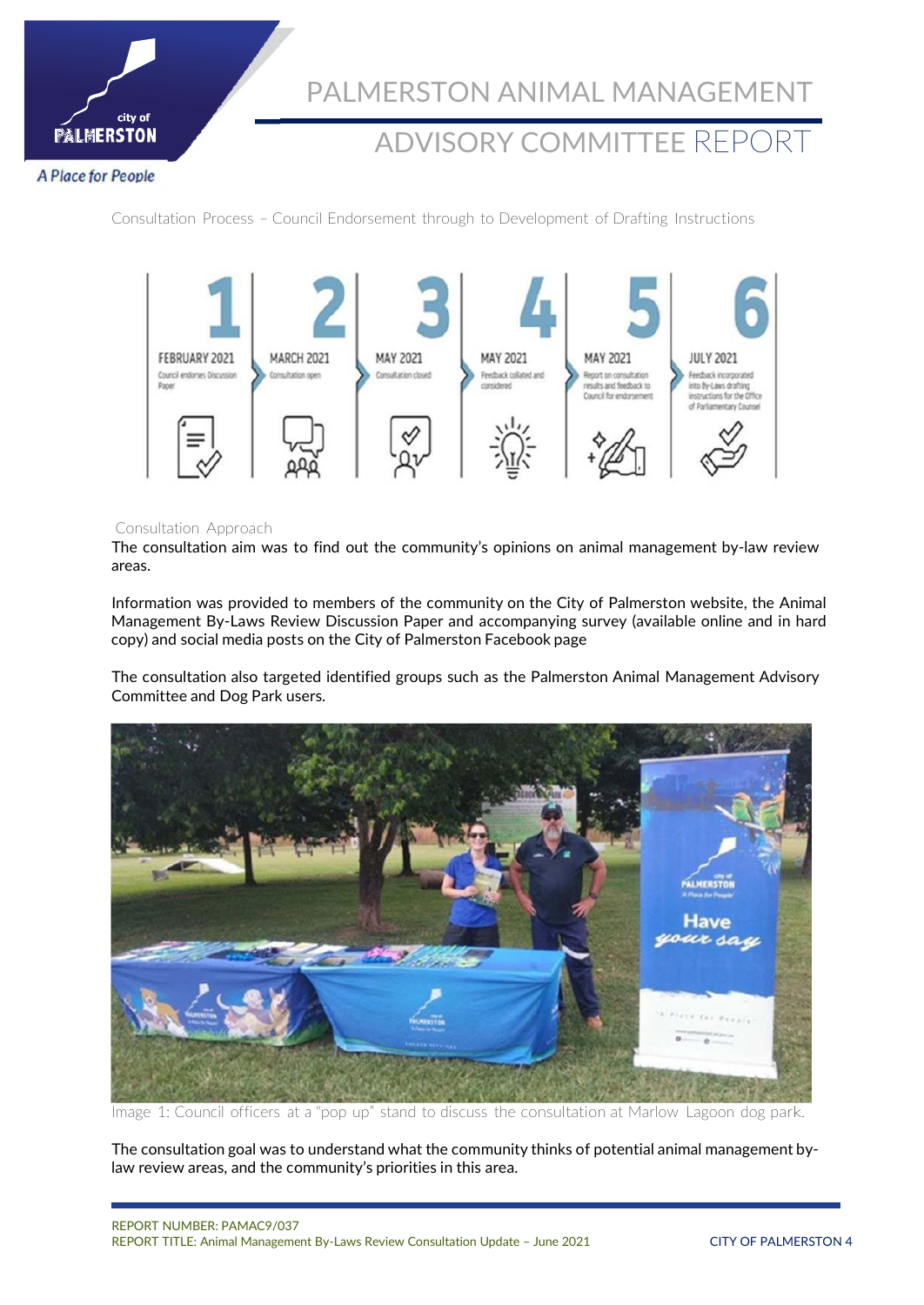

# ADVISORY COMMITTEE REPORT

**A Place for People** 

The objectives of this consultation were to: gauge the level of community support for the animal management by-laws review and update; understand community priorities for potential categories of reform; help Council formulate general principles for drafting instructions; and continue to demonstrate Council's commitment to community engagement.

The approach for the animal management by-laws review focused on:

targeting stakeholders through existing channels, groups and organisations;

providing general information to all stakeholders;

providing information sessions at various locations to inform community members about the review and to invite questions and feedback;

meeting with key stakeholders with a high level of interest in the review;

 promoting the consultation via media releases, display signage, online information, the discussion paper and staff presence at various venues and events; and

encouraging stakeholders to complete an online survey (or hardcopy preference).

### Tools and Tactics

The consultation used a variety of tools and tactics which included:



Image 2: By-Laws Review Consultation Tools

#### Social Media

City of Palmerston posted information on the consultation in 3 separate posts on the City of Palmerston Facebook page to encourage community feedback. The posts advertised that the consultation had opened, encouraged people to attend the information sessions and prompted people to fill out the surveys before consultation completed.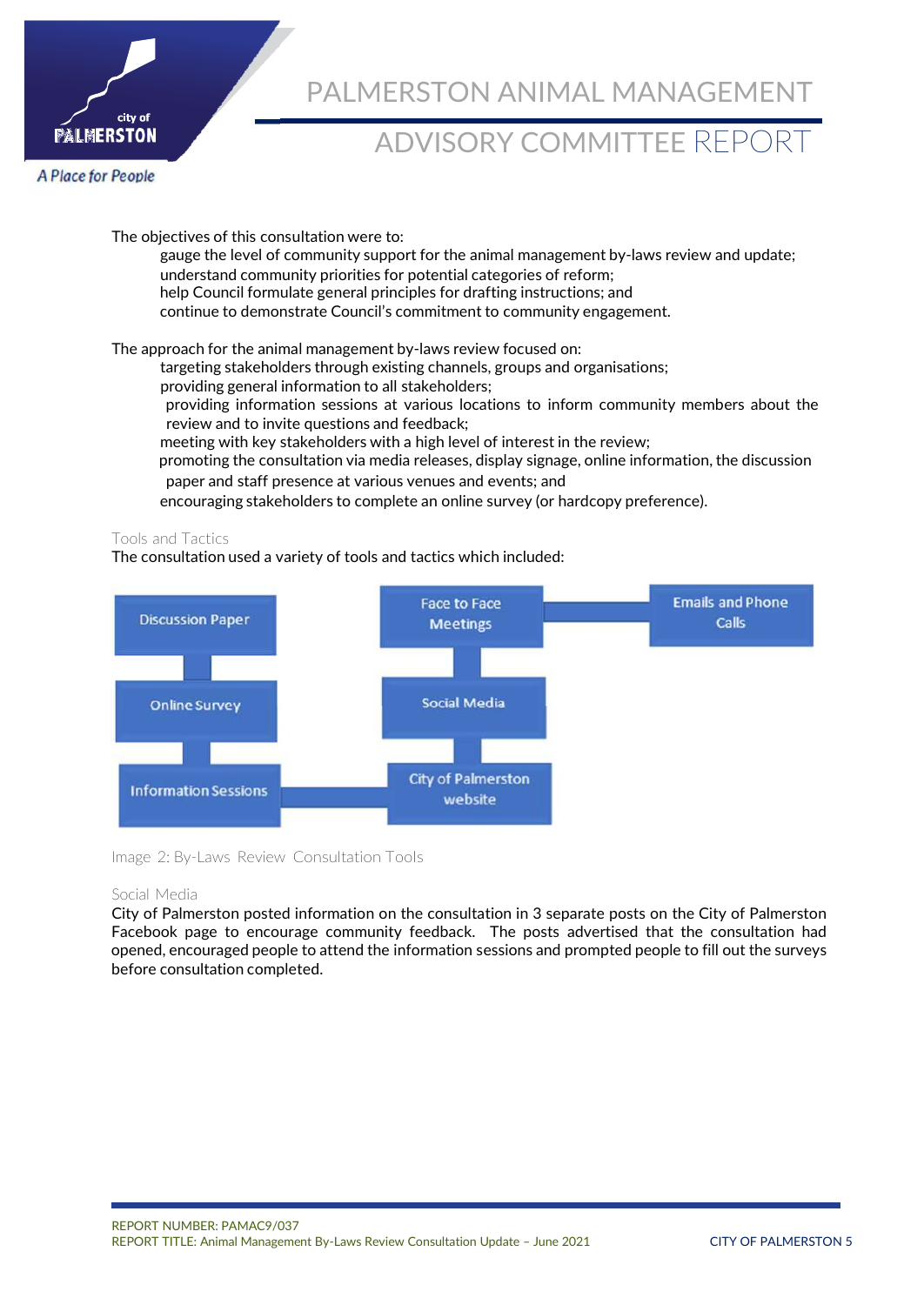

# ADVISORY COMMITTEE REPORT

**A Place for People** 



Image 3: Mayor's Talk on Animal Management By-Laws Review on 15 April 2021



Image 4: City of Palmerston Face Book Post on 12 March 2021

#### Face to Face Meetings

In late March a special meeting was convened by the Palmerston Animal Management Advisory Committee to consider the animal management by-Laws review. Council staff presented at this meeting and were available to answer questions and clarify any issues.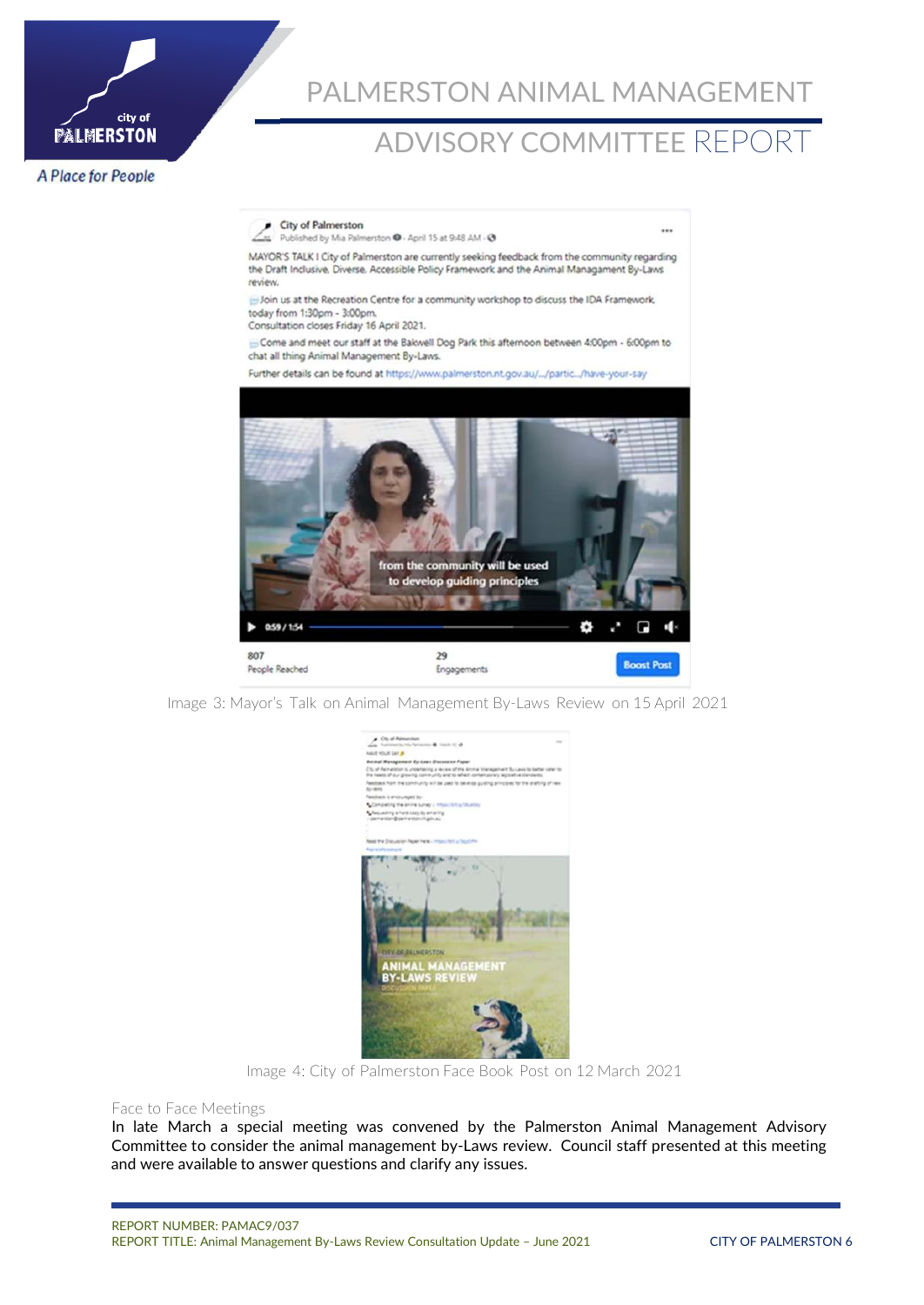

# ADVISORY COMMITTEE REPORT

#### **A Place for People**

#### Emails, Phone Calls and Submissions

Council also engaged with the community via email and telephone calls from stakeholders who wished to participate in the consultation process but desired these more traditional mechanisms in place of the discussion paper and survey.

Council also received one formal submission from a special interest group.

#### **Stakeholders**

The consultation targeted the following stakeholders:

City of Palmerston residents

Dog owners who currently use the Marlow Lagoon and Bakewell Dog Parks

Palmerston Animal Management Advisory Committee

Animal behaviour specialists including vets, dog trainers, dog breeders and animal rescue / welfare groups.

#### Survey Responses

The main tool for collecting feedback as part of this consultation was the survey. People were directed to provide feedback online through Facebook posts linked directly to the survey and filling out hard copy surveys at the community information sessions.

The survey consisted of 27 questions. A total of 260 people completed the survey. 221 surveys were completed on-line and 39 were submitted to Council in hard copy format. One response was received from a special interest organisation. 205 "free text" responses were received.

A total of 94.14% of respondents live in Palmerston, 5.86% live in the rural area or northern suburbs. The majority of feedback was received from residents in the suburbs of Roseberry, Durack, Bakewell and Woodroffe.

A total of 74.32% of survey respondents were rate payers and 85.02% identified themselves as pet owners.

The majority of feedback was received from residents in the age brackets of 35-44 (26.95%), 25-34 (23.44%), 45-54 (16.41%) and 55-64 (16.02%).

#### Next Steps

In the Second Ordinary Meeting in July, a report will be presented to Council with recommendations regarding guiding principles which reflect community sentiment for effective animal management within the municipality. Guiding principles are high level statements which encompass community expectations in the areas of responsible pet ownership, community safety and enjoyment of local amenities and appropriate environmental stewardship and sustainability. The principles will also lay the foundations and provide authority for the basis of the by-law amendments and are fundamental for Council policy development and implementation at operational level.

The general principles will also reflect the core outcomes of Palmerston being a safe and family friendly community and an environmentally friendly, liveable city that promotes renewable practices and sustainability.

Drafting instructions will then be developed and submitted to the Office of the Parliamentary Counsel; Ministerial approval will be sought and the formal process for implementation of revised animal management by-laws will be undertaken; the full process of which can take 12 to 18 months upwards in duration.